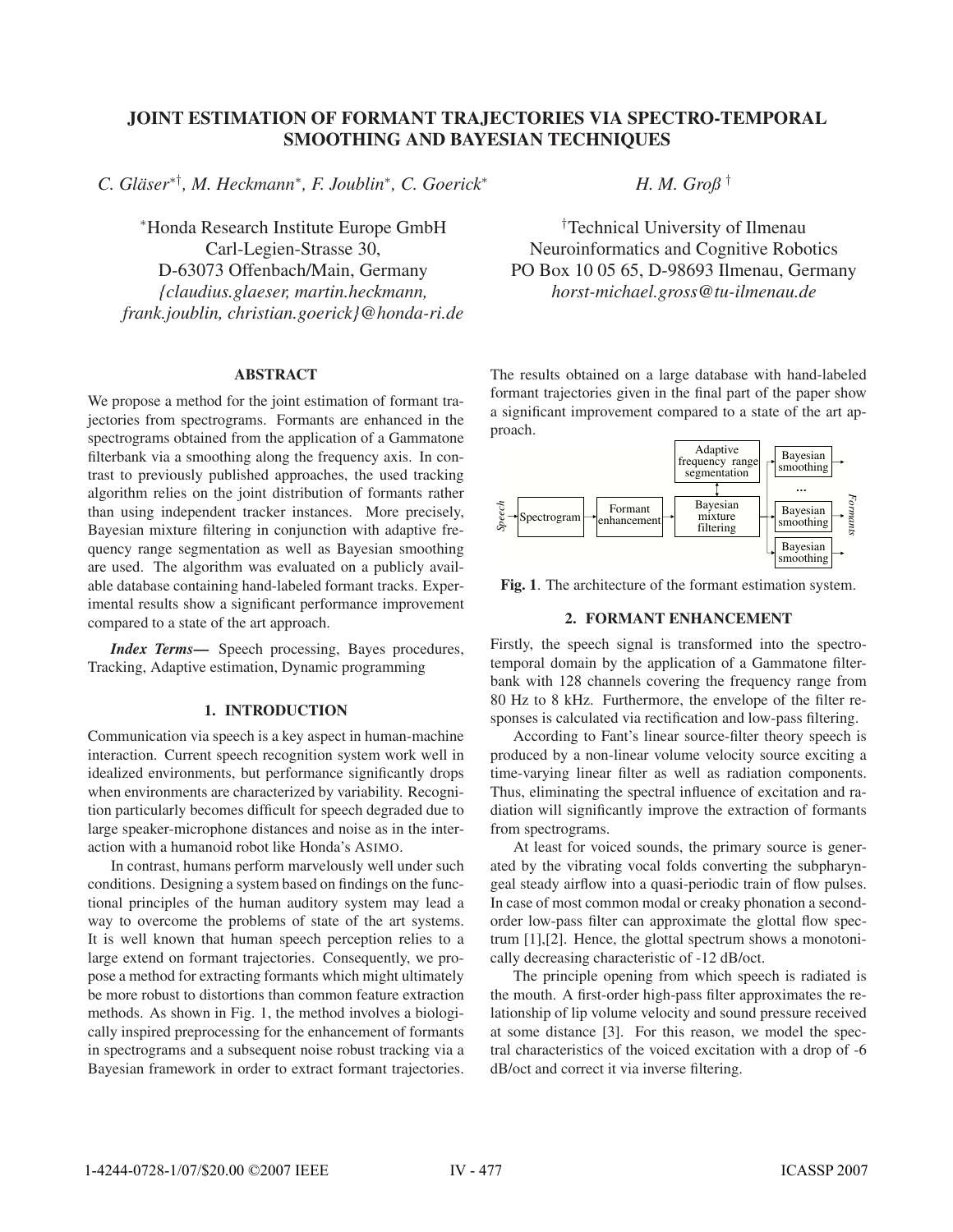After this preemphasis is achieved, formants can be extracted by smoothing along the frequency axis which causes the harmonics to spread and form peaks at formant locations. Therefore a Laplacian kernel was used, where the kernel size was adjusted to the logarithmic arrangement of the Gammatone filterbank's channel center frequencies. This results in a constant kernel size on a linear frequency scale. Additionally, the filter responses were divided by the maximum at each sample so that formants become visible in signal parts with relatively low energy. A further contrast enhancement is achieved via a sigmoidal function.

## 3. FORMANT TRACKING

While tracking multiple formants, two general problems arise: Formant locations have to be estimated based on noisy observations and a data association problem has to be solved. That is, due to measurements being unlabeled, their allocation to one of the formants is a crucial step in order to break up ambiguities. In the case of tracking formants, focusing on one target yields only inferior results. Rather one has to consider the joint distribution of targets in conjunction with continuity constraints and target interactions.

Bayes filters offer an excellent framework for the necessary joint tracking. They represent the state at time  $t$  by random variables  $x_t$ , whereas uncertainty is introduced by a probabilistic distribution over  $x_t$ , called the belief  $Bel(x_t)$ . Their purpose is the sequential estimation of such beliefs over the state space conditioned on all information contained in the sensor data  $z_t$  [4]:

$$
Bel(xt) = p(xt|z1, z2,..., zt)
$$
 (1)

Let  $Bel^{-}(x_t)$  denote the predicted belief at time t which is corrected according to the preprocessed spectral energy distribution  $p(z_t|x_t)$  and normalized by  $\alpha$ , then the standard Bayes filter recursion can be written as follows:

$$
Bel^{-}(x_t) = \int p(x_t | x_{t-1}) \cdot Bel(x_{t-1}) dx_{t-1} \quad (2)
$$

$$
Bel(x_t) = \alpha \cdot p(z_t|x_t) \cdot Bel^{-}(x_t)
$$
\n(3)

One crucial requirement for tracking multiple formants is the maintenance of multimodality. Standard Bayes filters allow the pursuit of multiple hypotheses. Nevertheless, in practical implementations these filters can maintain multimodality only over a defined time-window. Longer durations cause the belief to migrate to one of the modes, subsequently discarding all other modes. Thus, the standard Bayes filters are not suitable for the joint estimation of formants. In order to avoid this problem the mixture filtering technique [5] was adopted. The key issue of this approach is the formulation of the joint distribution  $Bel(x_t)$  through a non-parametric mixture of M component beliefs  $Bel_m(x_t)$  with associated weights  $\pi_{m,t}$ , so that each target is covered by one mixture component:

$$
Bel(x_t) = \sum_{m=1}^{M} \pi_{m,t} \cdot Bel_m(x_t)
$$
 (4)

Hence, the two-stage standard Bayes recursion can be reformulated with respect to the mixture modeling approach. Furthermore, since the application of the Gammatone filterbank already discretized the frequency domain, a grid-based approximation will be an adequate belief representation. Assuming  $N$  filter channels are used, the state space can be written as  $X = \{x_1, x_2, \ldots, x_N\}$ . Thus, the resulting prediction and update formulas are:

$$
Bel^{-}(x_{k,t}) = \sum_{m=1}^{M} \pi_{m,t-1} \cdot Bel_{m}^{-}(x_{k,t})
$$
\n(5)

$$
Bel(x_{k,t}) = \sum_{m=1}^{M} \pi_{m,t} \cdot Bel_m(x_{k,t})
$$
 (6)

$$
Bel_m^-(x_{k,t}) = \sum_{l=1}^N p(x_{k,t}|x_{l,t-1}) Bel_m(x_{l,t-1})
$$
 (7)

$$
Bel_m(x_{k,t}) = \frac{p(z_t|x_{k,t})Bel_m^-(x_{k,t})}{\sum_{l=1}^N p(z_t|x_{l,t}) Bel_m^-(x_{l,t})}
$$
(8)

$$
\pi_{m,t} = \frac{\pi_{m,t-1} \sum_{k=1}^{N} p(z_t | x_{k,t}) Bel_m^-(x_{k,t})}{\sum_{n=1}^{M} \pi_{n,t-1} \sum_{l=1}^{N} p(z_t | x_{l,t}) Bel_m^-(x_{l,t})} (9)
$$

Consequently, the new belief can be obtained straightforwardly by independently computing the belief of each component. An interaction of mixture components only takes place during the calculation of the new mixture weights.

However, the more timesteps would be computed the more diffuse component beliefs would become. Thus, from time to time a procedure for merging, splitting, and reclustering components has to be applied. Assuming such a function exists and returns sets  $R_1, R_2, \ldots, R_{M'}$  which divide the frequency range into contiguous formant-specific regions, then the belief can be recomputed, so that the mixture approximation of Eq. (4) before and after the reclustering procedure are equal in distribution. Furthermore, the probabilistic character of mixture weights as well as component beliefs is maintained, since both still sum up to 1. This is achieved by updating the mixture weights according to Eq. (10) and recalculating the beliefs according to Eq. (11).

$$
\pi'_{m,t} = \sum_{x_{k,t} \in R_m} \sum_{n=1}^{M} \pi_{n,t} \cdot Bel_n(x_{k,t}) \tag{10}
$$

$$
Bel'_m(x_{k,t}) = \begin{cases} \frac{\sum_{n=1}^{M} \pi_{n,t} \cdot Bel_n(x_{k,t})}{\pi'_{m,t}} & , \forall x_{k,t} \in R_m \\ 0 & , \forall x_{k,t} \notin R_m \end{cases}
$$
  
In this way, previously overlapping beliefs are separated

via rearranging their component affiliation depending on the mixture weights. Furthermore, mixture weights change according to the amount of beliefs a component gave off and got. This results in a mixture of consecutive but separated components by which multimodality is preserved.

In order to find optimum component boundaries a new variable  $x_{k,t}^{(m)}$  encoding the assignment of state  $x_k$  to component m at time t is introduced. Therewith the trellis shown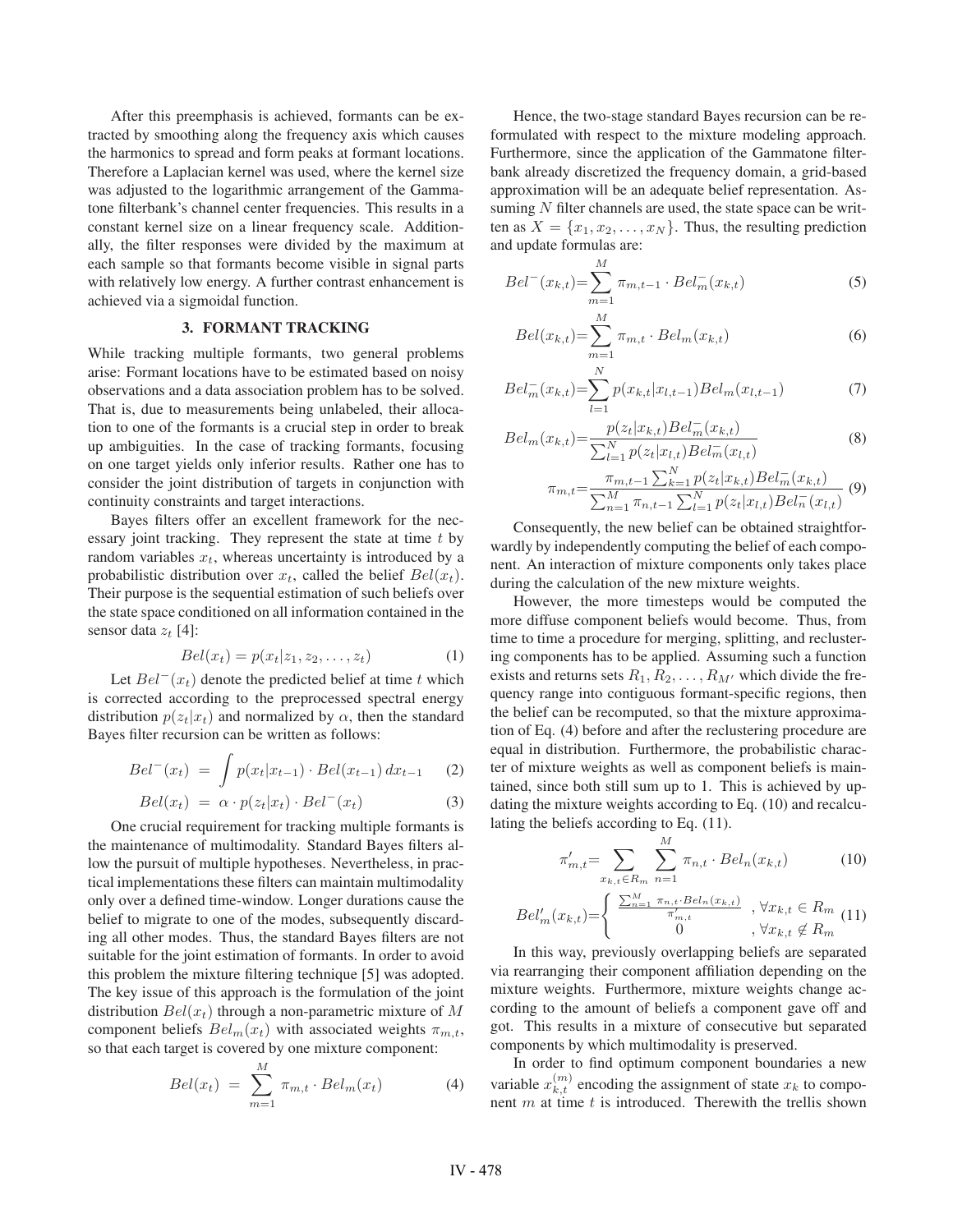

Fig. 2. The trellis used for frequency range segmentation.

in Fig. 2 can be build. By stipulating that  $x_{k,t}^{(m)}$  becomes true only if it's corresponding node is part of a path from the lower left to the upper right all possible frequency range segmentations are considered by the trellis. Thus, optimum component boundaries can be found by calculating the most likely path. What remains is an appropriate choice of node and transition probabilities. Here the following formula was used:

$$
p(x_{k,t}^{(m)}) = p_m(x_{k,0}) \cdot Bel_m(x_{k,t})
$$
 (12)

Since the belief represents the past segmentation updated according to the Bayesian filtering recursion, this formula applies a data-driven segment continuity constraint. Furthermore, the a priori probability density function (pdf) antagonizes segment degeneration by application of long-term constraints. The transition probabilities can not easily be obtained. Thus, they were set to an empirically chosen value of 0.5. Finally, the most likely path can be computed by the Viterbi algorithm.

Having such an algorithm for finding optimum component boundaries at hand, we are able to apply the Bayesian mixture filtering technique. This method does not just yield the filtering distribution, it rather adaptively divides the frequency range into formant-specific segments represented by mixture components. Thus, any further processing can be restricted to these segments.

Uncertainties already included in spectrograms can not be completely resolved by Bayesian filtering. They rather result in diffuse beliefs at these locations. This limit is reasonable, because Bayes filters rely on the assumption of the underlying process to be Markovian. Thus, the beliefs only depend on past observations. In order to achieve continuous trajectories also future observations have to be considered. That is why the Bayesian smoothing technique was used additionally [6].

Let  $Bel(x_{k,t})$  denote the belief of  $x_{k,t}$  regarding both past and future observations. Then the smoothed component belief can be obtained by:

$$
\widehat{Bel}(x_{k,t}) = p(x_{k,t}|z_1, z_2, \dots, z_t, \dots, z_{T-1}, z_T)
$$
 (13)

$$
\widehat{Bel}_m(x_{k,t}) = \sum_{l=1}^N \widehat{Bel}_m(x_{l,t+1}) \cdot p(x_{l,t+1}|x_{k,t}) \qquad (14)
$$

$$
\widehat{Bel}_{m}(x_{k,t}) = \frac{Bel_{m}(x_{k,t}) \cdot \widehat{Bel}_{m}^{-}(x_{k,t})}{\sum_{l=1}^{N} Bel_{m}(x_{l,t}) \cdot \widehat{Bel}_{m}^{-}(x_{l,t})}
$$
(15)



Fig. 3. The obtained results for the utterance "Even I occasionally get the Monday blues!" spoken by a male speaker. The estimated and hand-labeled formant trajectories superimposed to the original spectrogram (top) as well as the formant enhanced spectrogram (bottom) are shown.

This smoothing technique works in a very similar fashion as the Bayes filters, but in the reverse time direction. It recursively estimates the smoothing distribution based on system dynamics  $p(x_{t+1}|x_t)$  as well as previously obtained filtering distributions  $Bel(x_t)$ . Therewith uncertainties by multiple hypotheses or diffuse filtering beliefs can be resolved.

What remains is the calculation of exact formant locations. Since the beliefs obtained are unimodal, this can be easily done via peak picking, such that the location of the  $m$ -th formant at time  $t$  equals the peak location in the smoothing distribution of component m:

$$
F_m(t) = \arg\max_{x_k} \left[ \widehat{Bel}_m(x_{k,t}) \right] \tag{16}
$$

#### **4. EXPERIMENTAL RESULTS**  $\ddots$  experimental results for  $\ddot{\theta}$

The experimental setup comprises four mixture components corresponding to F1-F4. Additionally, one component covering the frequency range above F4 was used. Each of them offers gender-dependent Gaussian pdfs which can be immediately switched according to the decision of a gender detection system. A block processing based implementation of the system was used to make it applicable for an online system.

In order to evaluate the proposed method tests on the VTR–Formant database [7], a subset of the widely-used TIMIT corpus [8] with hand-labeled trajectories for F1-F3, were performed. Thereby we counted a total of 516 utterances composed of 322 male and 194 female speech sequences, respectively. The results obtained on a typical example drawn from this database are shown in Fig. 3.

Furthermore, a comparison to a state of the art approach proposed in [9] was carried out. This method uses a gender detection system, too. For this reason we also used the algorithm proposed in [9] for detecting gender in order to obtain comparable results. Both algorithms were applied to the